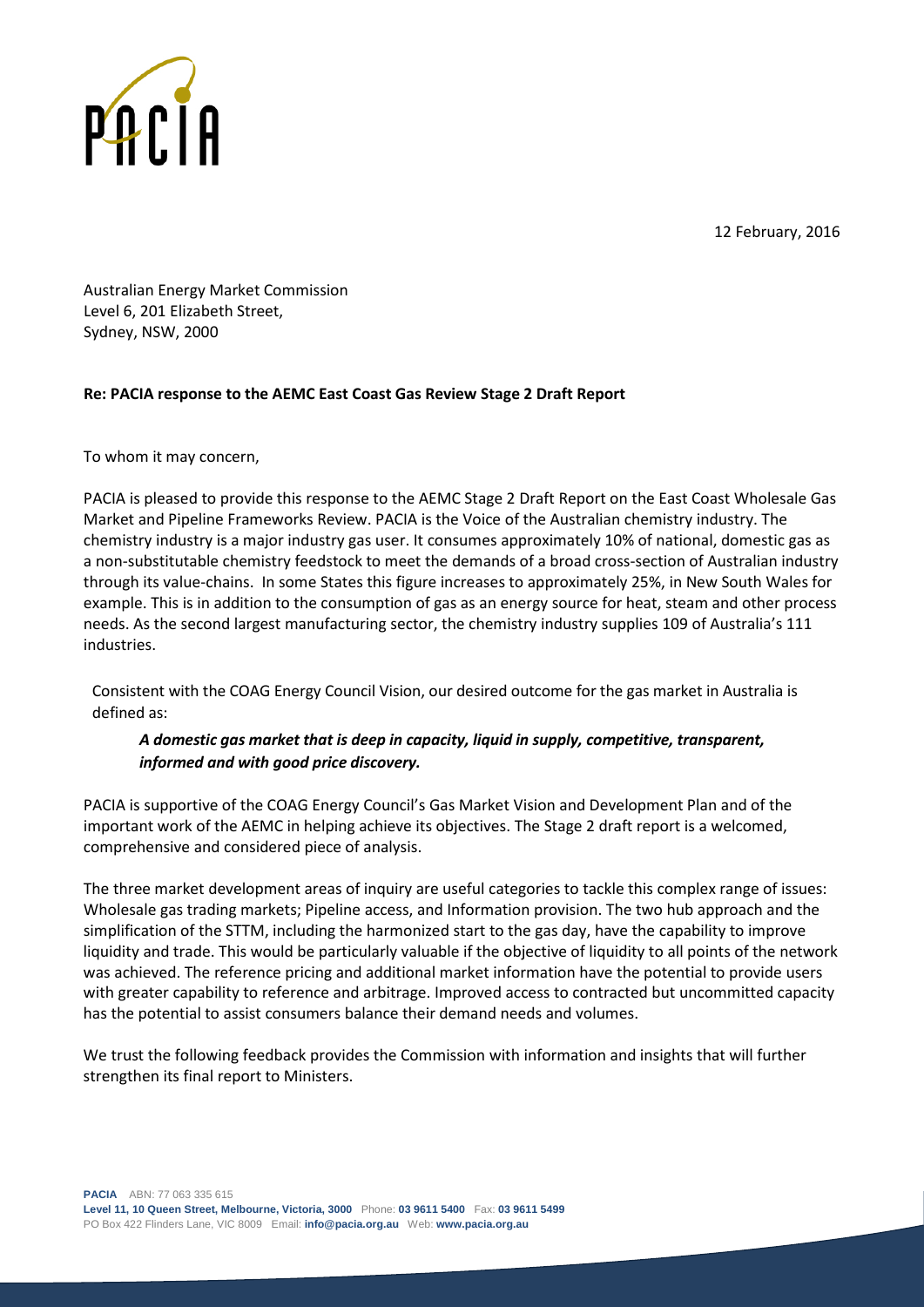1. The extent to which the integrated reform package and recommendations have specifically taken into consideration the needs of chemistry feedstock users

The needs of large industrial feedstock consumers have some specific characteristics, distinct from energy gas consumers:

- Both Ethane and Methane are used for chemistry feedstock purposes, in significant volumes
- Both of these feedstocks are non-substitutable. Chemical plants are locked into technology platforms tailored and calibrated to the characteristics and properties of specific gases. Alternatives are unable to be used and therefore feedstock switching is not a practical option
- The plants themselves need to operate within specific operational parameters and cycles. This means that they are less able to respond to demand side responses to supply fluctuations.

Given these specific needs, it would be valuable to understand the extent to which the Commission has discussed in detail with feedstock users their needs and the suitability of the reform package and recommendations.

2. The extent to which the proposed changes impact curtailment arrangements

Curtailment protocols, specifically under the NGERAC arrangements, are an important consideration for large industrial users including the chemical industry. The proposed changes to the market, in particular hubs and simplification of the STTM, will change the market dynamics and hopefully provide increased flexibility.

However the current curtailment protocols and arrangements may have underlying assumptions which may be impacted by the proposed changes. It would be important that any changes be tested against these arrangements and the objectives they are set up to ensure.

3. The extent to which the proposed changes improve the current 12 hour blind-spot in the forward market bid process

The harmonized start to the gas day is a welcomed improved for short-term markets. One of the identified challenges of STTMs remains the 12 hour blind spot between when the previous day's pricing is set (lets say midday) and the when nominations for the next day's demand need to be provided (say 06:00).

Do the proposed changes enable companies to better manage this blind-spot?

4. Price differentials between multiple pipe-line options to the same demand point

An identified issue is where there are multiple pipeline delivery options for gas to a given plant, companies have identified they need to monitor all of these routes, rather than only one. It is not clear to businesses that if there is sufficient gas in the system, flowing to all demand centres, why there are price differentials (other than standardized for distance, compression rates etc.)

The Commission's liquidity objective would seem to have benefits in improving this aspect of the market. How is current challenge likely to be addressed and over what period of the implementation plan are improvements likely to be seen?

5. How the objective of a having achieved a liquid market will be measured

The liquidity objective is recognized as being a crucial test of the effectiveness of the proposed changes. How will the liquidity objective be measured?